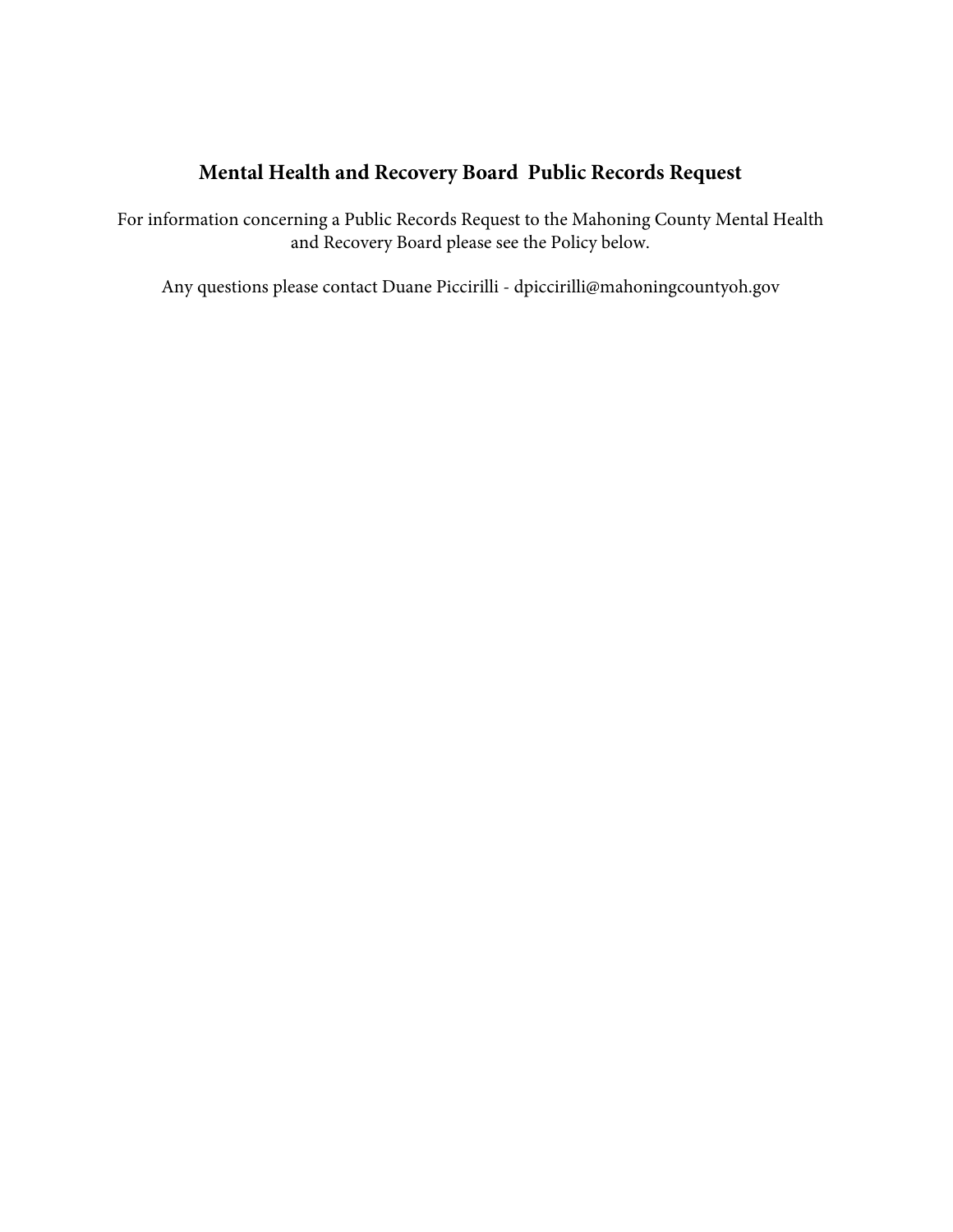| <b>MAHONING COUNTY MENTAL HEALTH &amp; RECOVERY BOARD</b>                                                                           | 222 W. Federal St. Suite 201<br>Youngstown, Ohio 44503 |      |    |  |  |
|-------------------------------------------------------------------------------------------------------------------------------------|--------------------------------------------------------|------|----|--|--|
| <b>SUBJECT: Public Access to Records</b>                                                                                            | Standard:                                              | IA.3 |    |  |  |
|                                                                                                                                     | Page:                                                  |      | of |  |  |
| $\mathbf{Fff}_{\text{out}}$ $\mathbf{D}_{\text{out}}$ $\mathbf{A}$ $\mathbf{A}$ $\mathbf{A}$ $\mathbf{A}$ $\mathbf{A}$ $\mathbf{A}$ | Othan Annliachla standaud.                             |      |    |  |  |

| <b>Effective Date: 1-25-16</b> |                                                                                  | <b>Other Applicable standard:</b>                         |
|--------------------------------|----------------------------------------------------------------------------------|-----------------------------------------------------------|
|                                | <b>Approved By:</b> Mahoning County Mental<br><b>Health &amp; Recovery Board</b> | <b>Ohio Public Records</b><br><b>Section 149.43, ORC</b>  |
| Approval Date: 1-25-16         |                                                                                  |                                                           |
| <b>Revision Dates: 1-27-20</b> |                                                                                  | Supersedes: All policies adopted prior to effective date. |

## **Purpose:**

The purpose of this policy is to comply with the Ohio Public Records Act and Section 149.43, Ohio Revised Code, which allows for *prompt* inspection of public records and upon request, copies of public records within a *reasonable* amount of time. This policy pertains to both paper and electronic records.

## **Policy and Provisions:**

The Mahoning County Mental Health & Recovery Board (MCMHRB) recognizes that most records generated by, and for the operation of the MCMHRB, are public documents, including, but not limited to, Board minutes and Executive Director's Reports to the Board, receipts and expenditures, salary schedules and position descriptions, safety and health materials, contracts, and policy statements. As such, management recognizes that these public records are open to public review.

## **Procedure:**

- 1. Requests to review public records may be made to any MCMHRB staff member, which in turn will be forwarded to the Executive Director ( Public Records Custodian). All requests will be documented, cleared through the Prosecutor's office and kept in the records review log. The Public Records Custodian will respond to the request within a reasonable amount of time.
- 2. On-site review of public records, if requested will be made in the presence of the Public Records Custodian or designee during normal business hours.
- 3. Copies of public records may be requested. Copies will be made by MCMHRB staff and will be provided to the requestor at a duplication cost of \$.25 per page. The MCMHRB will not charge for employee time in gathering or reviewing the records. Full payment must be received before copies are given to the requestor.
- 4. Mail requests to review public records will be forwarded to the Public Records Custodian, who will respond to the request within a reasonable amount of time.
- 5. All records will be stamped with MCMHRB on each page to ensure authenticity.